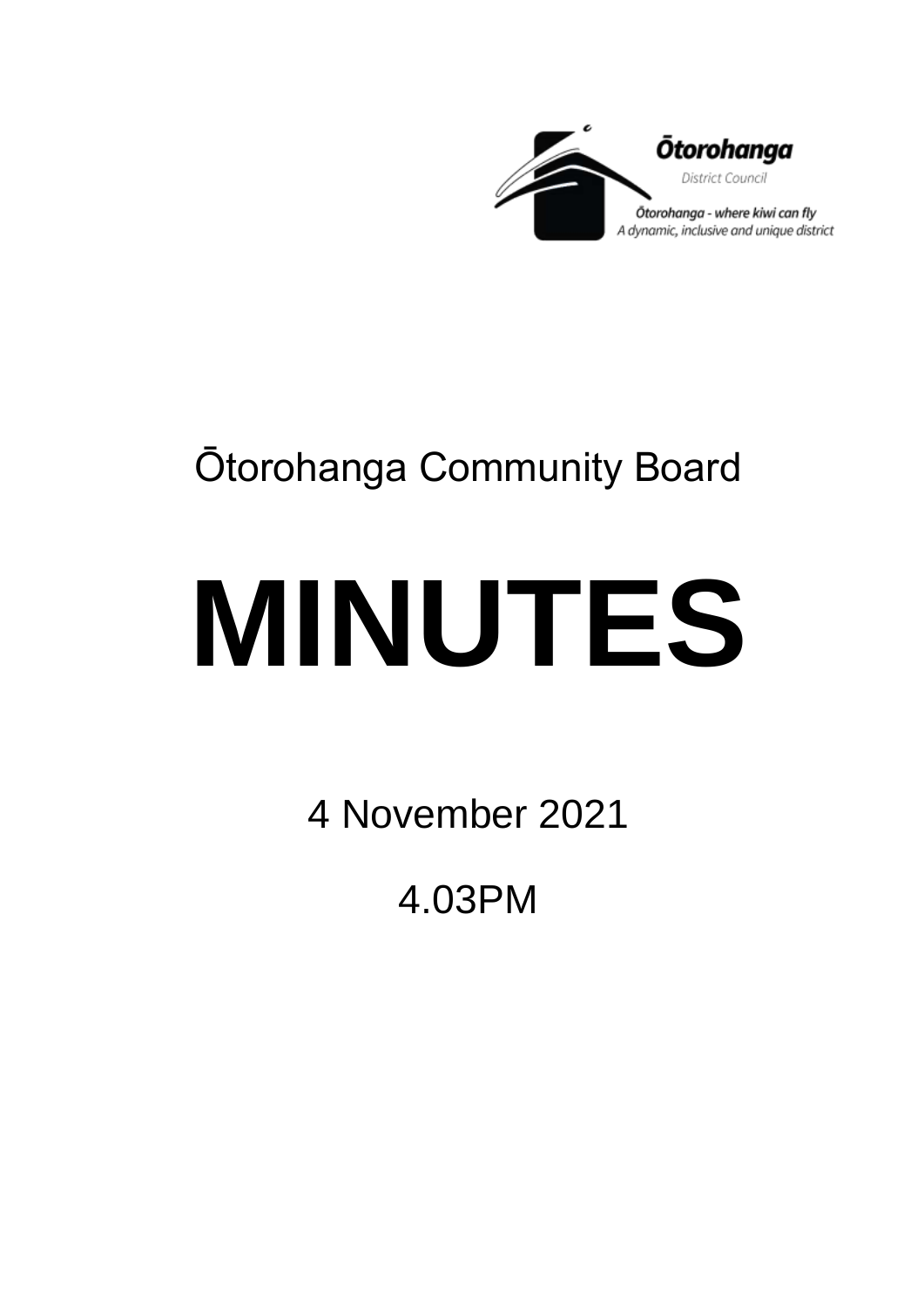#### **ŌTOROHANGA COMMUNITY BOARD**

4 November 2021

Minutes of an Ordinary meeting of the Ōtorohanga Community Board held via Zoom on Thursday 4 November 2021 commencing at 4.03pm.

#### Tanya Winter **CHIEF EXECUTIVE**

### **MINUTES**

| <b>ORDER OF BUSINESS:</b>      |                                                                                    |                |
|--------------------------------|------------------------------------------------------------------------------------|----------------|
| <b>ITEM</b>                    |                                                                                    | <b>PAGE</b>    |
| <b>PRESENT</b>                 |                                                                                    | 1              |
| <b>IN ATTENDANCE</b>           |                                                                                    | $\mathbf{1}$   |
| <b>APOLOGIES</b>               |                                                                                    | 1              |
| <b>DECLARATION OF INTEREST</b> |                                                                                    | $\mathbf{1}$   |
| <b>PUBLIC FORUM</b>            |                                                                                    | $\mathbf{1}$   |
|                                | <b>CONFIRMATION OF MINUTES - OTOROHANGA COMMUNITY BOARD 7 OCTOBER 2021</b>         | 1              |
| - CONFIDENTIAL                 | <b>CONFIRMATION OF MINUTES - OTOROHANGA COMMUNITY BOARD 7 OCTOBER 2021</b>         |                |
| <b>ITEM 81</b>                 | <b>CHAIRPERSONS REPORT - VERBAL</b>                                                | $\mathbf{1}$   |
| <b>ITEM 82</b>                 | <b>ROUTINE DISTRICT LIBRARY REPORT</b>                                             | $\mathbf{1}$   |
| <b>ITEM 83</b>                 | <b>ROUTINE PLANNING REPORT FOR JULY TO SEPTEMBER 2021</b>                          | $\overline{2}$ |
| <b>ITEM 84</b>                 | ROUTINE CIVIL DEFENCE EMERGENCY MANAGEMENT REPORT FOR<br><b>APRIL TO JUNE 2021</b> | $\overline{2}$ |
| ITEM 85                        | <b>ROUTINE ANIMAL CONTROL OFFICERS REPORT FOR APRIL TO JUNE 2021</b>               | $\overline{2}$ |
| <b>BOARD MEMBER UPDATE</b>     |                                                                                    | $\mathbf{2}$   |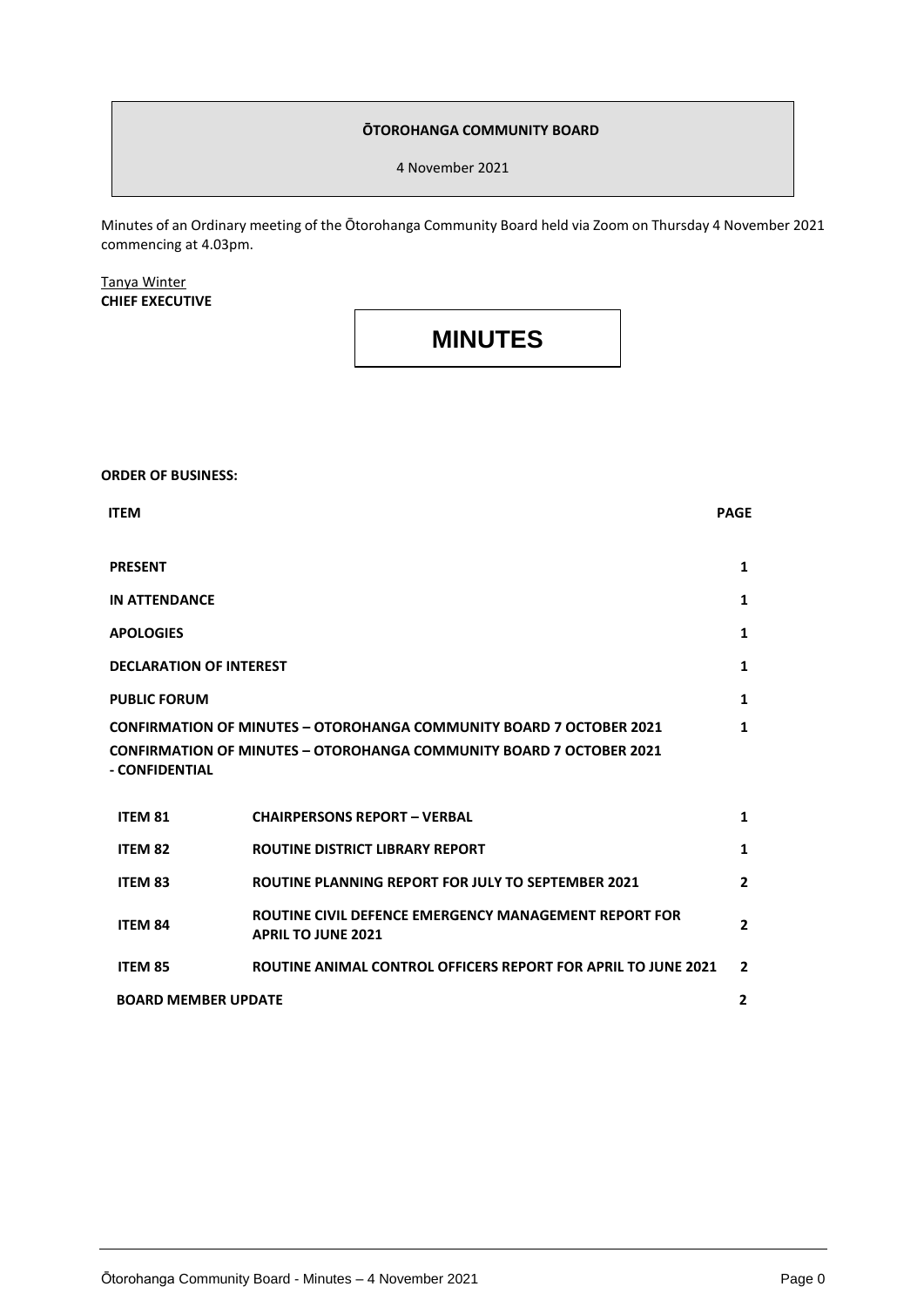#### **PRESENT**

Mr. N Gadd (Chair), Councillor K Christison, Mrs. K Brown-Merrin, Mr. P Coventry, Councillor Dow (Attended 4.25pm).

#### **IN ATTENDANCE**

Ms. T Winter (Chief Executive), Mr. M Lewis (Acting Group Manager Engineering and Assets), Mr. G Bunn (Group Manager Business and Enablement), Mr. B O'Callaghan (Finance Manager), Ms. H Taylor (Library Manager) Mr. J le Fleming (Acting Manager Services), Mr. R McNeil (Strategic Advisor), Mrs. N Eynon (Meeting Secretary).

The Chair declared the meeting open and welcomed those present.

#### **APOLOGY**

**Resolved** that the apologies received from Mr. A Buckman and Councillor R Dow be sustained. **Chair / Mr. Coventry**

#### **DECLARATION OF INTEREST**

The Chair asked members whether they had any declarations of conflicts of interest.

No declarations of conflicts of interest were received.

#### **PUBLIC FORUM**

No members of the public were present at the commencement of this meeting.

#### **CONFIRMATION OF MINUTES – ŌTOROHANGA COMMUNITY BOARD 7 OCTOBER 2021**

**Resolved** that the Minutes of the meeting of the Ōtorohanga Community Board held on 7 October 2021, as circulated be approved as a true and correct record of that meeting and the recommendations contained therein be adopted.

#### **Mr. Coventry / Councillor Christison**

#### **CONFIRMATION OF CONFIDENTIAL MINUTES – ŌTOROHANGA COMMUNITY BOARD 7 OCTOBER 2021**

**Resolved** that the confidential Minutes of the meeting of the Ōtorohanga Community Board held on 7 October 20201, as circulated be approved as a true and correct record of that meeting and the recommendations contained therein be adopted.

**Mrs. Brown-Merrin / Mr. Coventry**

#### **ITEM 81 CHAIRPERSONS REPORT - VERBAL**

The Chair reported on the following;

- Three Waters is moving forward.
- Everyone is doing the best they can under the circumstances of COVID-19.
- This month is Movember.

**Resolved** that the Chairpersons verbal report be received. **Councillor Christison / Mrs. Brown-Merrin**

#### **ITEM 82 ROUTINE DISTRICT LIBRARY REPORT**

The Library Manager referred members to her report and requested it be taken as read.

She highlighted the following;

• Received quotations for mobile shelving.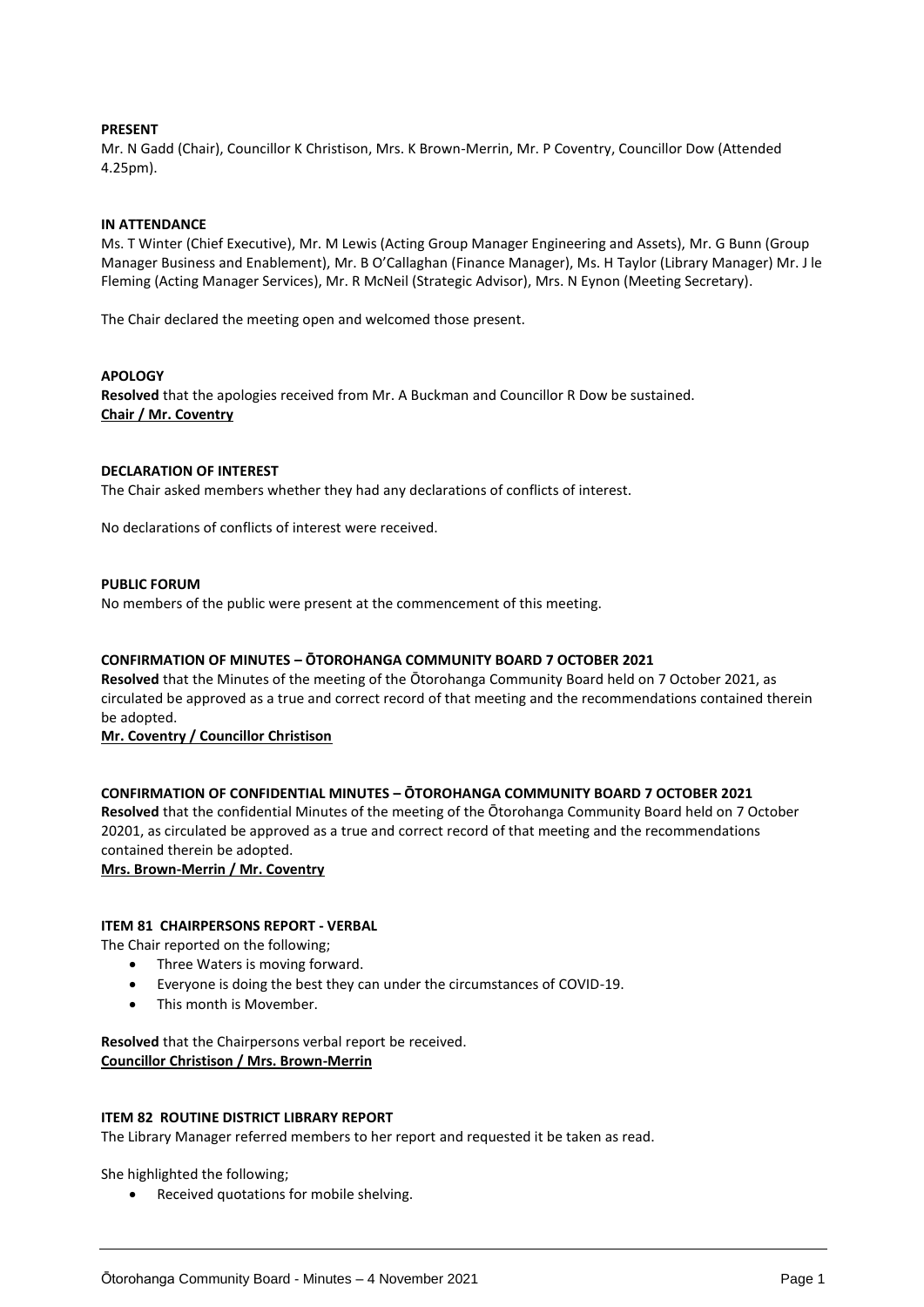- RFID (Radio Frequency Identification) is being introduced to the libraries.
- Completed an inventory of stock.
- Ran a Winter Reading Program for Schools which was collaborated with Waitomo.
- Story time sessions are online due to Lockdown.
- A new click and courier service has started while we are in Level 3 which is being run from the Ōtorohanga Library.

**Resolved** that the Library Manager's quarterly report be received. **Councillor Christison / Mr. Coventry**

#### **ITEM 83 ROUTINE PLANNING REPORT FOR JULY TO SEPTEMBER 2021**

The Chief Executive referred members to the Group Manager Regulatory and Growth's report and requested it be taken as read.

During discussion the following items were highlighted-

- A Climate Adaption Strategy is still to be worked on.
- The Resource Consents Decision table shows a few subdivisions in place which is a positive look for the District.

**Resolved** that the Planning Report for the third quarter of 2021 be received. **Councillor Christison / Mr. Coventry**

#### **ITEM 84 ROUTINE CIVIL DEFENCE EMERGENCY MANAGEMENT REPORT FOR APRIL TO JUNE 2021**

The Chief Executive referred members to the Group Manager Regulatory and Growth's report and requested it be taken as read. She highlighted that in relation to the COVID-19 health response, we play a support role to Emergency Management and Civil Defence.

During discussion the following items were highlighted-

- The number of trained staff is great.
- Testing station staff are doing a fantastic job.

**Resolved** that the Civil Defence Emergency Management Report for April to June 2021 be received. **Councillor Christison / Mr. Coventry**

#### **ITEM 85 ROUTINE ANIMAL CONTROL OFFICERS REPORT FOR APRIL TO JUNE 2021**

The Chief Executive referred members to the Group Manager Regulatory and Growth's report and requested it be taken as read.

**Resolved** that he report on Dog and Animal activities for the second quarter of 2021 be received. **Mrs. Brown-Merrin / Councillor Christison**

#### **BOARD MEMBER UPDATE**

MR. COVENTRY

- Mowing of the dog exercise area at the end of the stop bank.
- Carol Service Possible outdoor locations.

#### COUNCILLOR CHRISTISON

• Nice to see the shops open in Ōtorohanga.

#### COUNCILLOR DOW

- Work has been busy.
- Excited to be able to do things.